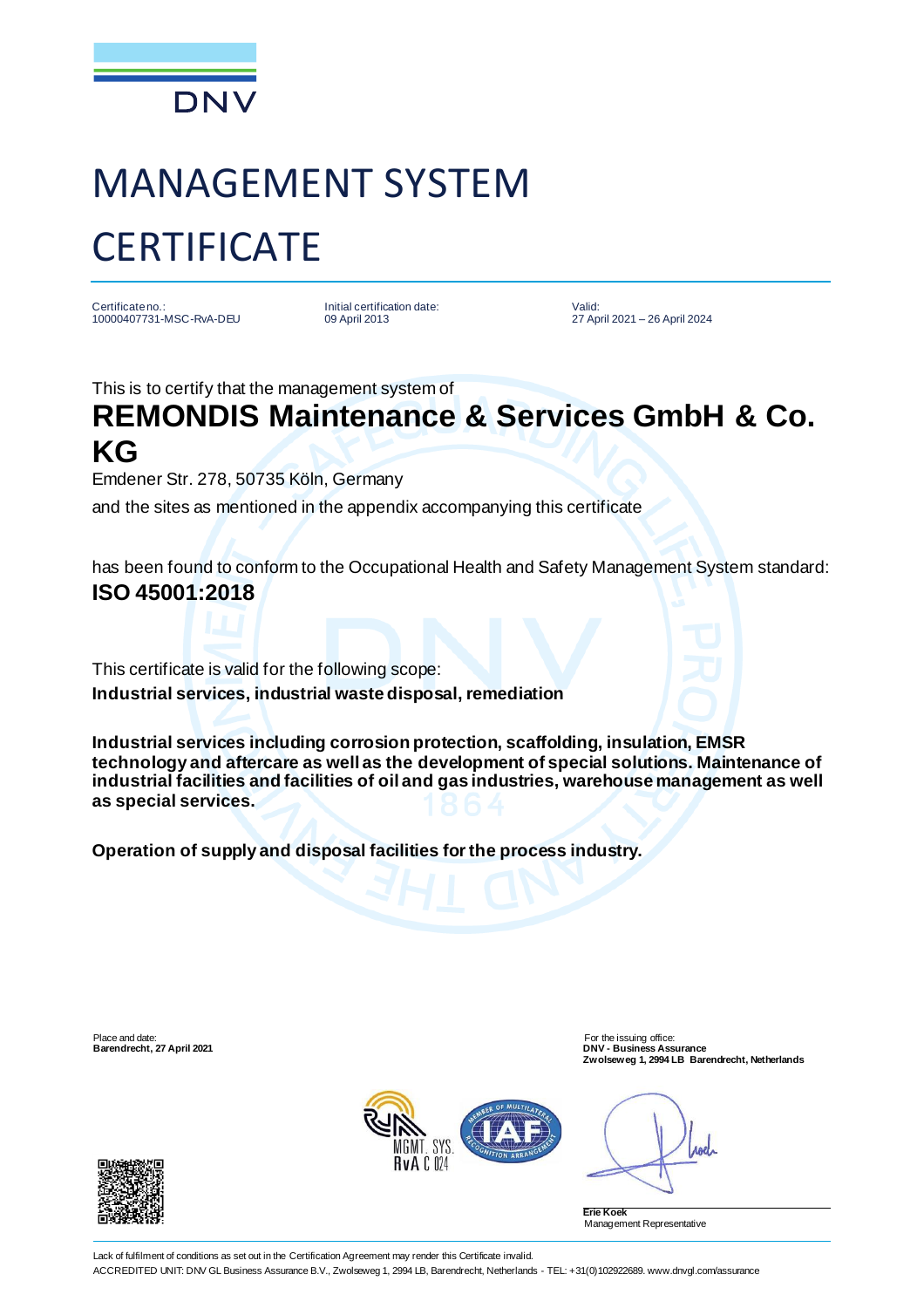

Certificate no.: 10000407731-MSC-RvA-DEU Place and date: Barendrecht, 27 April 2021

## **Appendix to Certificate**

## **REMONDIS Maintenance & Services GmbH & Co. KG**

Locations included in the certification are as follows:

| <b>Site Name</b>                                            | <b>Site Address</b>                                                    | <b>Site Scope</b>                                                                                                                                                                                                                                                |
|-------------------------------------------------------------|------------------------------------------------------------------------|------------------------------------------------------------------------------------------------------------------------------------------------------------------------------------------------------------------------------------------------------------------|
| <b>REMONDIS Maintenance &amp; Services</b><br>GmbH & Co. KG | Emdener Str. 278,<br>50735 Köln, Germany                               | <b>Central Function</b>                                                                                                                                                                                                                                          |
| BUCHEN UmweltService GmbH,<br>Headquarter                   | Emdener Str. 278,<br>50735 Köln, Germany                               | Industrial services, industrial waste<br>disposal, remediation.                                                                                                                                                                                                  |
| XERVON GmbH, Headquarter                                    | Emdener Str. 278,<br>50735 Köln, Germany                               | Industrial services including scaffolding<br>and insulation as well as development of<br>special solutions. Maintenance of industrial<br>facilities and of facilities in the oil and gas<br>industries.                                                          |
| XERVON GmbH, Region North                                   | Siemensstr. 57,<br>25462 Rellingen, Germany                            | Industrial services including scaffolding<br>and insulation as well as development of<br>special solutions. Maintenance of industrial<br>facilities and of facilities in the oil and gas<br>industries.                                                          |
| XERVON GmbH, Region Rheinland                               | Köln Merkenich Chemiepark,<br>Emdener Str. 117,<br>50769 Köln, Germany | Industrial services including scaffolding<br>and insulation as well as development of<br>special solutions. Maintenance of industrial<br>facilities and of facilities in the oil and gas<br>industries.                                                          |
| XERVON GmbH, Region Ruhr                                    | Hafenstraße 98,<br>46242 Bottrop, Germany                              | Industrial services including scaffolding<br>and insulation as well as development of<br>special solutions. Maintenance of industrial<br>facilities and of facilities in the oil and gas<br>industries.                                                          |
| XERVON GmbH, Region South-West                              | Stroofstraße 27,<br>65933 Frankfurt am Main, Germany                   | Industrial services including scaffolding<br>and insulation as well as development of<br>special solutions. Maintenance of industrial<br>facilities and of facilities in the oil and gas<br>industries.                                                          |
| XERVON GmbH, Region East                                    | An der Heide,<br>03130 Spremberg OT Schwarze Pumpe,<br>Germany         | Industrial services including scaffolding<br>and insulation as well as development of<br>special solutions. Maintenance of industrial<br>facilities and of facilities in the oil and gas<br>industries.                                                          |
| XERVON Instandhaltung GmbH,<br>Münchsmünster Wolfswinkel    | Wolfswinkel 1,<br>85126 Münchsmünster, Germany                         | Industrial services, EMSR technology and<br>aftercare as well as the development of<br>special solutions. Maintenance of industrial<br>facilities and of facilities in the oil and gas<br>industries and in warehouse management<br>as well as special services. |
| XERVON Instandhaltung GmbH, Hamburg                         | Neuhöfer Brückenstraße 127,<br>21107 Hamburg, Germany                  | Industrial services, EMSR technology and<br>aftercare as well as the development of<br>special solutions. Maintenance of industrial<br>facilities and of facilities in the oil and gas<br>industries and in warehouse management<br>as well as special services. |

Lack of fulfilment of conditions as set out in the Certification Agreement may render this Certificate invalid. ACCREDITED UNIT: DNV GL Business Assurance B.V., Zwolseweg 1, 2994 LB, Barendrecht, Netherlands - TEL: +31(0)102922689. www.dnvgl.com/assurance